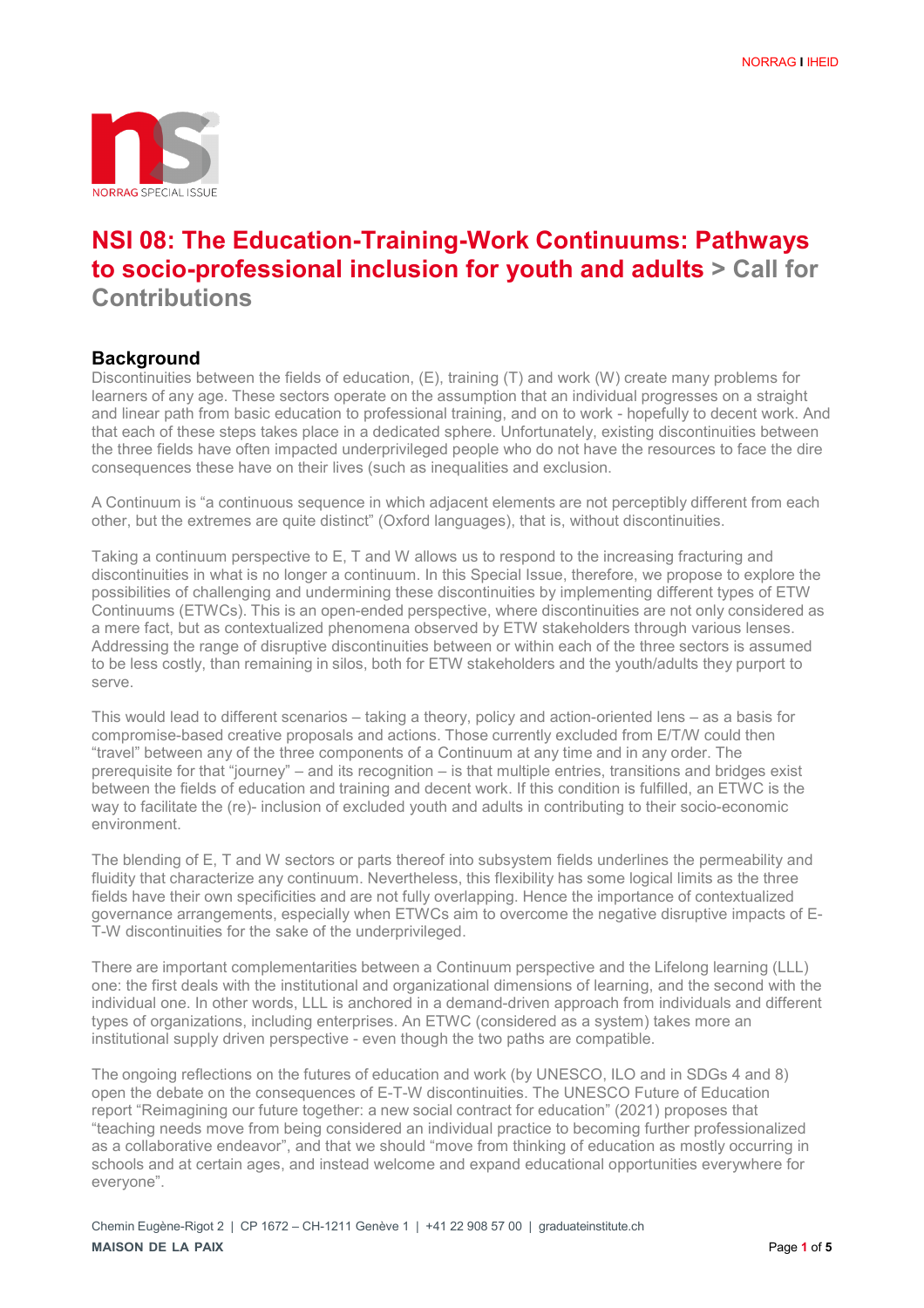These proposals are coherent with the permeability between E, T and W fields of a Continuum perspective. Yet the word continuum appears only 5 times in the UNESCO report. The ILO Future of Work report "Work for a brighter future" (2019) argues in a similar vein and develops the concept of "future of work transitions" throughout life, encompassing lifelong learning and seamless pathways between the three fields of ETW – under the purview of "investing in people's capabilities". The institutional dimension is captured by calling on "investments in the institutions of work" – which the ETWC notion would expand into the "institutions of education".

# **Themes**

This Call for Contributions for a NORRAG Special Issue proposes to curate the diversity of work that is needed to unpack the challenges that have emerged in the past decades, bring new lenses, imaginaries and insights to them, and shine a stronger and more transgressive light on the way forward. To this end, we propose six sections or themes (see below). Authors should indicate which theme or themes they are addressing, with reference to the outline below. We encourage collaborative authorship to strengthen multiple perspectives and engagement across contexts,

In the above context, this NORRAG Special Issue will look at the historical, political and organizational rationale of the emergence of the notion of ETWC from theoretical, policy and programmatic lenses organized around six themes. We invite authors to draw on the practical experiences of researchereducators and on diverse scholarly traditions that illuminate the challenges of "de-siloing" E-T-W sectors and reconstructing via transitional ad hoc E-T-W continuities in a systemic perspective. This approach would allow exploring the negative impacts of these discontinuities on underprivileged people as well as to proceed towards the conceptualization of ETWC and proposing ways forward.

## 1. ETWCs in historical perspective: from "traditional" apprenticeship to integrated multinationals in the South

Contributions are welcome that reflect, North and South, the different transformations of the interactions between E, T and W in the period spanning from the "good old days" (referring to "traditional" apprenticeship, to family and intergenerational literacy and learning as well as to community training) that lasted up to the middle of the 20th century.

Today, can we consider these past interactions as proto ETWCs, for example, when considering numerous small crafts/informal economy units in the South, as well as in international integrated private firms (North and South) providing their employees with literacy, basic education, vocational training, early childhood development activities, further education services for production, and more? Do we see this increasing today due to poor performance in the fields of E, T and youth employment)? What lessons can be drawn from this "proto" perspective when considering the relevance of the notion of ETWCs for the transformations of the informal as well as multinational economies?

#### 2. Innovations and experiments in the 80s and 90s that could be considered antecedents of ETWCs

Authors are invited to revisit different policies, programmes, projects, PPPs and both public and private innovations and experiments that drew lessons from the World Educational Crisis: A Systems Analysis (Coombs, 1969). These initiatives were focused on the transition issues stemming from discontinuities between any two of the three components (E, T, W). Interestingly, the notion of education continuum was proposed soon after by UNESCO (Adiseshia, 1970).

Were lessons drawn later from the implementation of, for example, post-basic E, diversification / vocationalisation of post-basic E, productive/work school, non- formal/out of school E, linkages/articulations FE-NFE, functional literacy, co-operative E, adult (basic) E, continuous E, competence-based E, outcomebased T, W-based learning, career guidance etc.? Did such initiatives successfully address insertion (French), integration, inclusion, and employability? Can these limited scale lessons be (partly?) recycled today in an ETWC perspective, while the very nature of E, T and W are entangled in a disruptive/innovative global transformation process?

# 3. Emergence in the E, T and W fields of a hybridization process between state-run regulatory procedures and ad hoc private governance arrangements

Contributions are welcome that focus on the broadening of usually state-run governing procedures of E and T to the participation of non-state stakeholders in new governance arrangements, as proposed by the 2000 World Forum on Education and already developing in the non-formal/informal education and training fields.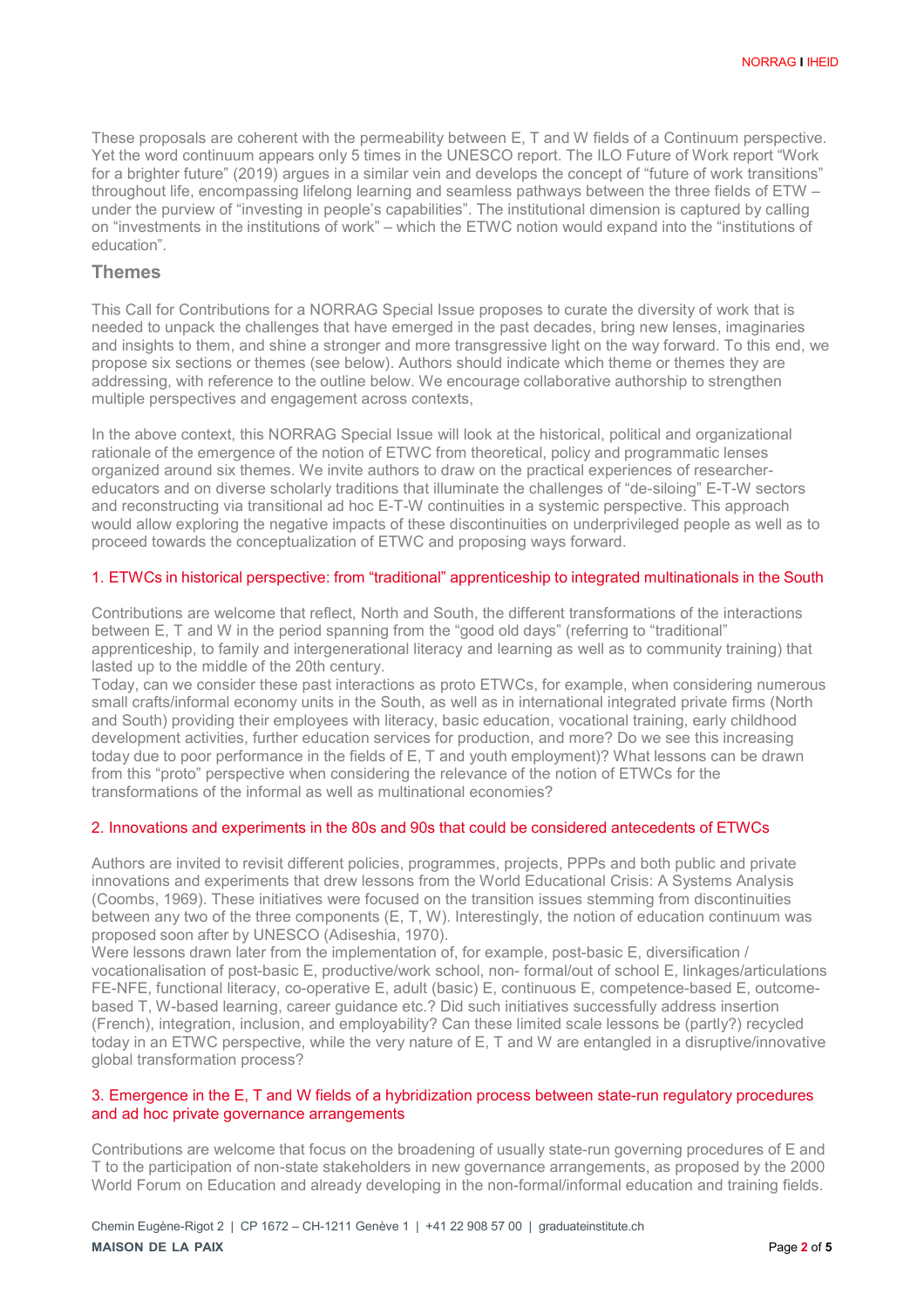What were the main features of the progressive "renovation" of "traditional" apprenticeships in countries of the "South"? What are the relevance, impact and sustainability of the interactions between informal economy units and public and private E, T and W organizations via the recognition (assessment/validation) of prior learning and skills/competencies for access to formal education/ work in the context of qualification systems? What was the role of training provided by crafts to create learning and career pathways, as well as to stimulate the emergence of representative organisations?

# 4. NEETs and ETWCs : Building interactions between "targets" and systems

Contributions are welcome that address the notion of NEET (Not in Education, Employment or Training) that appeared a decade ago in the international education glossary. Actions such as Active Labour Market Programs (ALMPs) are today designed to activate NEETs, stimulate employment and job creation, and improve transitions from E and T to W, through a combination of hiring subsidies, skills training, career guidance, and the promotion of enterprise creation. Is this notion no more than a revamping of the terms that were used in the 80's and 90's, as presented in Theme 2 above? Is this a useful way of addressing individual inequalities and exclusions that the Continuum perspective aims to tackle in a systemic way? Why is this notion only used in relation to youth? Is it a heterogeneous category that is applicable to longstanding vulnerability situations as well as transition periods? Can this notion be applied to precarious work in the informal economy? Is "NEETs" a neat notion? What lessons can be drawn for the North from the implementation of activities addressing the NEETs challenges in the South?

## 5. ETWCs in the context of global crises and changes, with a focus on technology-based solutions

Contributions are welcome that address the multiplication of global crises – with some to possibly end and others to remain and develop further – such as climate change, conflicts, energy transitions, health/food crisis, population mobility/migration/displacement, growing intra/international inequalities. Have these changes further consequences (positive or negative) on the already existing discontinuities within and between the E-T-W fields in many socio-economic sectors? Have they aggravated the difficulties that underprivileged people already face? Have they created unexpected positive opportunities? Is the attention paid to this situation by IOs, IGOs, foundations, business justified or not? If so, why? What are the consequences on the development of the ETWC notion? What are the signs and implications of digital services being framed as the new catch-all solutions in the fields of E, T and W?

#### 6. ETWCs in a forward-looking perspective and challenging current narratives about the future of education and work

The "World we want" proposed at the beginning of the 2010's and reflected in the recent Reports on the futures of education (UNESCO, 2021) and work (ILO, 2019) as well as by SDGs 4 and 8 (2015), are not fully in line with the key word of the Continuum perspective - i.e., discontinuities -and are not enough forward- looking. The future of education is mainly envisaged within the school sector. The future of work (including training) is mostly focused on the formalization of these activities, via transition processes. SDG4 (which includes TVET) is largely disconnected from SDG8 (work and employment). What about revisiting the society without schools - as proposed by Y. Illich in the 70's and by the OECD in a scenario on the Future of Education and Skills (2018) -, with virtual supports and home/nomad /crowd work? What is the future of the right to education (including vocational training) and of the right to decent work - with an ever-stronger influence of non-state actors? Which types of ETWCs could then be developed? For example, could a Nexus - "A connection or series of connections linking two or more things "(Oxford languages) - be put in place to engage creative dynamic change (The notion of nexus is already used in the humanitarian world to secure basic coordination between aid, peace and development)? Is a Nexus not a minimalist and open-ended "de-siloing" instrument calling to mind the situation we named "traditional «under "theme 1 above?

# **Submissions**

We especially encourage contributions that cut across all the themes above, consider the historical and present contexts, challenges and perspectives offered by the ETWCs in transforming education and training systems. As such we invite critical reflections on the concrete experiments and scenarios that are underway, to avoid seeing ETWCs becoming one more buzz word in the international education glossary. We will prioritize a diverse range of contributors across different regions and welcome experience-based contributions from education and skills practitioners in the field, as well as policy specialists and academics.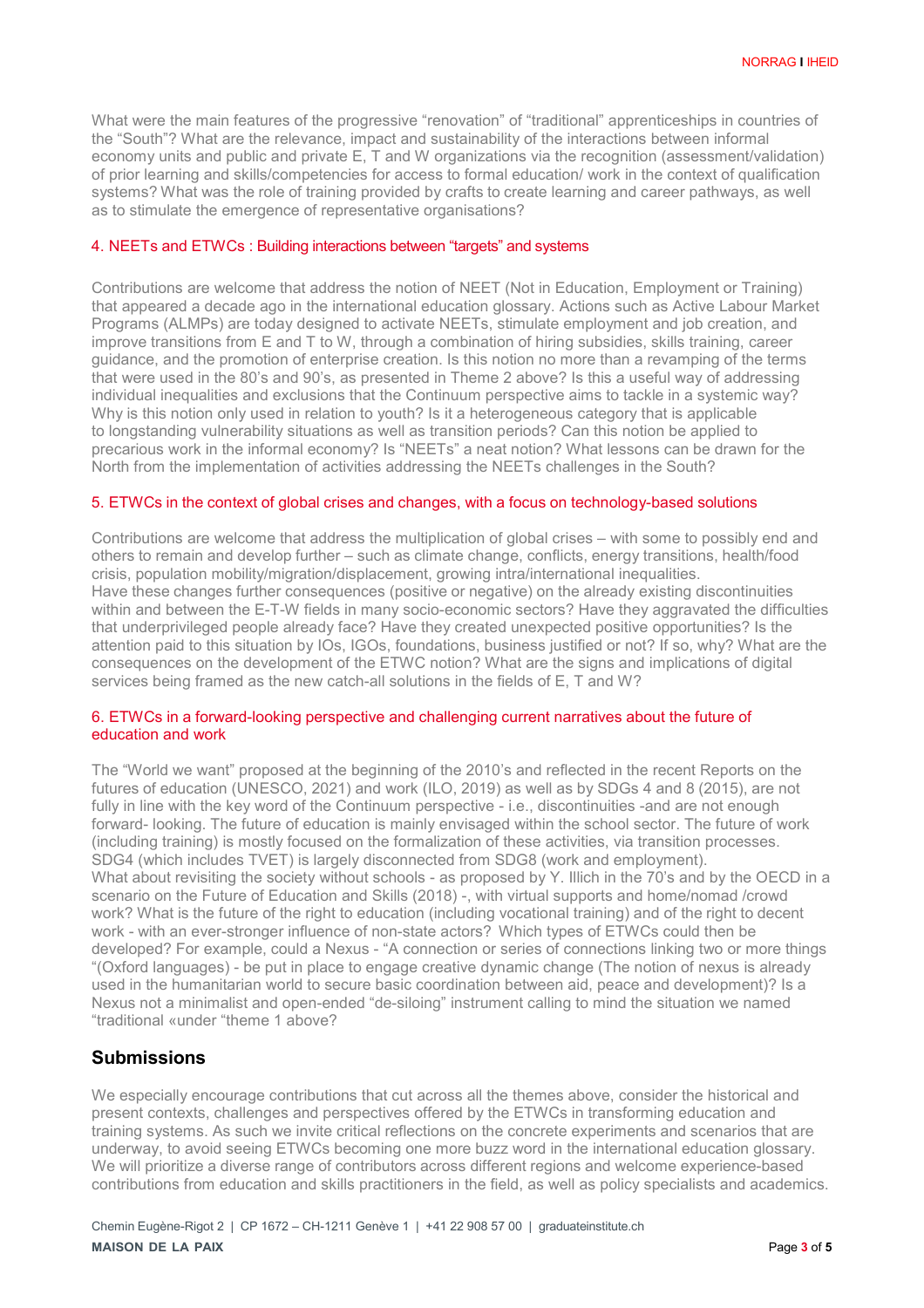The contributions are expected to be short written articles (typically around 1200-1500 words) or multimedia material that can speak to a wider audience of policymakers, academics, researchers, civil society

organizations, and other actors working in education. Articles should be submitted in English or French, but if you wish to send one in any of the other UN languages please let us know.

As a first step, please indicate your interest by sending us a short abstract by 27 June 2022 of no more than 250 words. This will help us ensure a good balance of articles from diverse contributors in different regions. We will advise contributors by the beginning of July and would expect to receive the first draft of the selected articles themselves by 15 August 2022. Papers will be peer reviewed and returned with feedback by early September. Authors will then revise and resubmit their articles by early October, with a view to publishing the Special Issue on the Education-Training-Work Continuums at the beginning of December 2022.

#### *Guest Editors: Michel Carton, Senior Advisor at NORRAG and Professor Emeritus, Graduate Institute, Geneva and Christine Hofmann, Team Lead, Skills for Social Inclusion, ILO*

#### *Deadline for submission of abstracts: 27 June 2022 Deadline for first draft of full articles: 15 August 2022*

#### *Submission of Abstracts and Articles:*

*Michel Carton: [michel.carton@graduateinstitute.ch](mailto:michel.carton@graduateinstitute.ch) Christine Hofmann: [hofmann@ilo.org](mailto:hofmann@ilo.org)*

## **References:**

Walther, R., 2020, LE PÔLE DE QUALITÉ INTER-PAYS DANS LE DOMAINE DES COMPÉTENCES TECHNIQUES ET PROFESSIONNELLES EN AFRIQUE 2010-2019 (French only, not published) (Contact M. Carton)

Carton, M., & Mellet, A. (2021). *The education, training and decent work Continuum: Opportunities for transformative perspectives for inclusion*. NORRAG. https://resources.norrag.org/resource/658/theeducation- training-and-decent-work-continuum-opportunities-for-transformative-perspectives-for-inclusion

Coombs, P. H. (1969). *The World Educational Crisis: A Systems Analysis*. Oxford University Press. https://books.google.ch/books/about/The%C5%93\_World\_Educational\_Crisis.html?id=szkMugEACAAJ&redir esc=y

International Labour Organization. (2019). *Work for a brighter future*  [Report]. [http://www.ilo.org/global/publications/books/WCMS\\_662410/lang-](http://www.ilo.org/global/publications/books/WCMS_662410/lang--en/index.htm) [en/index.htm](http://www.ilo.org/global/publications/books/WCMS_662410/lang--en/index.htm)

Adiseshia, M.S. (1970). *The Education continuum, a neglected university responsibility*. UNESCO. https://unesdoc.unesco.org/ark:/48223/pf0000000641?1=null&queryId=740b6224- 2577-4794-8268- 169eadeed26c

NORRAG. (2017). *From the Education-Training Continuum to the Education-Training-Work Continuum: Prospects for future developments based on the analysis of schemes in 18 African countries*. NORRAG. https://resources.norrag.org/resource/499/from-the-education-training-continuum-to-the-education-trainingwork-continuum-prospects-for-future-developments-based-on-the-analysis-of-schemes-in-18-africancountries

OECD. (2018). *The Future of Education and Skills: Education 2030*. https:/[/www.oecd.org/education/2030/E2030%20Position%20Paper%20\(05.04.2018\).pdf](http://www.oecd.org/education/2030/E2030%20Position%20Paper%20(05.04.2018).pdf)

UNESCO. (2021). *Reimagining our futures together: A new social contract for education—UNESCO Digital Library*. https://unesdoc.unesco.org/ark:/48223/pf0000379707

United Nations. (2015). *Transforming our world: The 2030 Agenda for Sustainable Development*. https://documents-dds